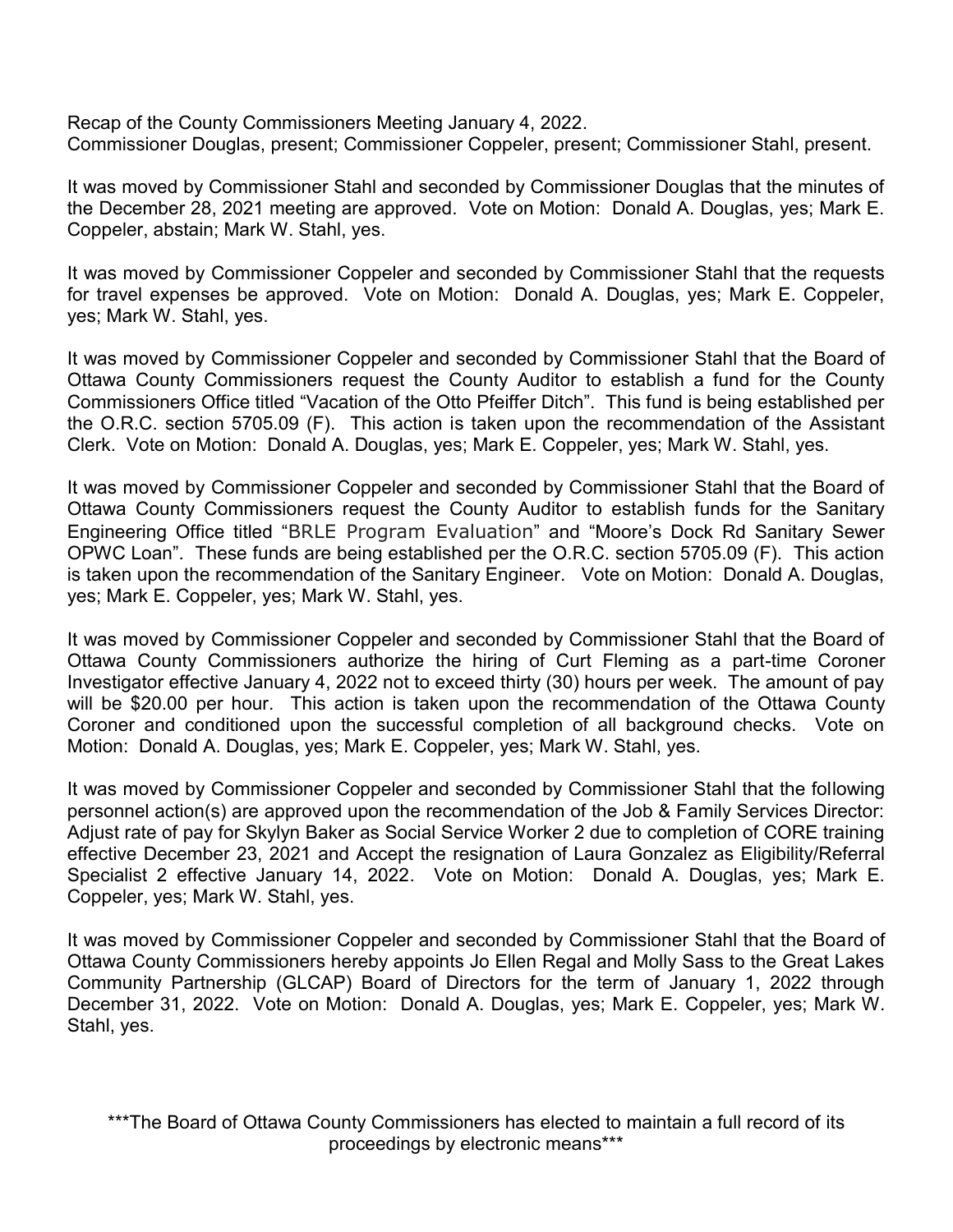It was moved by Commissioner Coppeler and seconded by Commissioner Stahl that the Board of Ottawa County Commissioners accept the letter of resignation from Ron Wetzel, Water Superintendent, effective March 4, 2022. This action is taken upon the recommendation of the Sanitary Engineer. Vote on Motion: Donald A. Douglas, yes; Mark E. Coppeler, yes; Mark W. Stahl, yes.

It was moved by Commissioner Coppeler and seconded by Commissioner Stahl that the Board of Ottawa County Commissioners authorize the hiring of Rebecca Ball Below, effective January 24, 2022 for the Water Operator I/Maintenance position. The rate of pay will be \$25.65 per hour. This action is taken upon the recommendation of the Sanitary Engineer, the terms of the union contract, and is contingent upon the successful completion of a criminal background check, Bureau of Motor Vehicle driving check and a pre-employment drug test. Vote on Motion: Donald A. Douglas, yes; Mark E. Coppeler, yes; Mark W. Stahl, yes.

It was moved by Commissioner Coppeler and seconded by Commissioner Stahl that the Board of Ottawa County Commissioners authorize the hiring of Jacob Piechocki, effective January 24, 2022 for the Water Operator III/Maintenance position. The rate of pay will be \$28.16 per hour. This action is taken upon the recommendation of the Sanitary Engineer, the terms of the union contract, and is contingent upon the successful completion of a criminal background check, Bureau of Motor Vehicle driving check and a pre-employment drug test. Vote on Motion: Donald A. Douglas, yes; Mark E. Coppeler, yes; Mark W. Stahl, yes.

It was moved by Commissioner Coppeler and seconded by Commissioner Stahl that the Board of Ottawa County Commissioners authorize the promotion of Daniel Bond to Water Superintendent. The effective date is January 4, 2022 at a base salary of \$98,000.00 annually. This action is taken upon the recommendation of the Sanitary Engineer. Vote on Motion: Donald A. Douglas, yes; Mark E. Coppeler, yes; Mark W. Stahl, yes.

It was moved by Commissioner Coppeler and seconded by Commissioner Stahl that the Board of Ottawa County Commissioners authorize the promotion of Mark Burkholder to Chief Water Operator/Maintenance. The effective date is January 24, 2022 at a rate of \$32.74 per hour. This action is taken upon the recommendation of the Sanitary Engineer and terms of the union contract. Vote on Motion: Donald A. Douglas, yes; Mark E. Coppeler, yes; Mark W. Stahl, yes.

It was moved by Commissioner Coppeler and seconded by Commissioner Stahl that the Ottawa County Voucher Report dated January 3, 2022 in the total amount of \$269,624.61 be approved for payment and that the County Auditor be authorized to issue the warrant on the County Treasury for payment of same. Be it further authorized that the attached Then and Now voucher(s) are also approved. The voucher reports are available for review in the office of the Ottawa County Commissioners until the retention period has expired in accordance with the Records Retention Schedule. Vote on Motion: Donald A. Douglas, yes; Mark E. Coppeler, yes; Mark W. Stahl, yes.

It was moved by Commissioner Coppeler and seconded by Commissioner Stahl that the Board of Ottawa County Commissioners enter into executive session at 9:12 a.m. to discuss employment of personnel within the Sheriff's Office. Vote on Motion: Donald A. Douglas, yes; Mark E. Coppeler, yes; Mark W. Stahl, yes.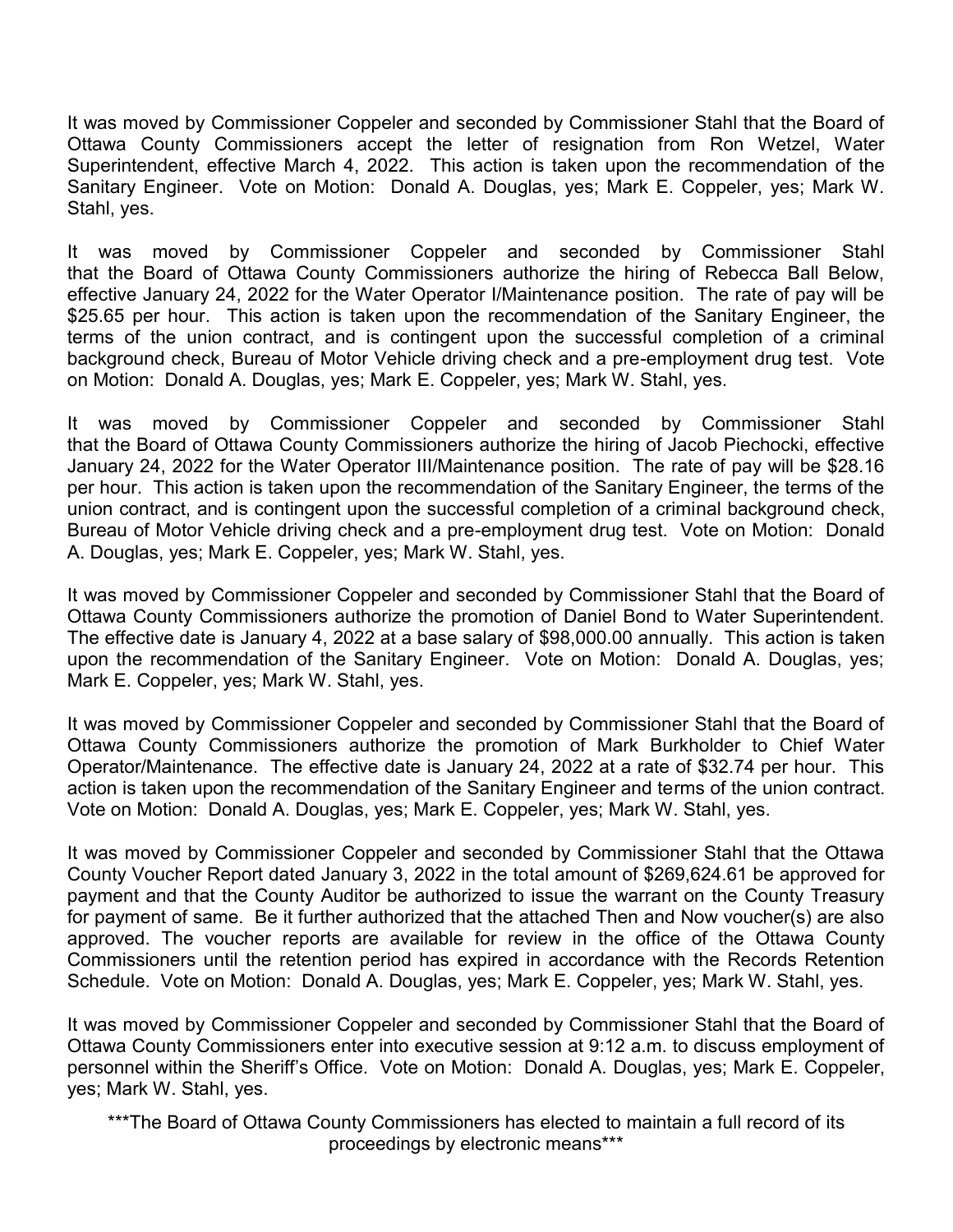It was moved by Commissioner Coppeler and seconded by Commissioner Stahl that the Board of Ottawa County Commissioners return to open session from executive session at 9:45 a.m. Vote on Motion: Donald A. Douglas, yes; Mark E. Coppeler, yes; Mark W. Stahl, yes.

It was moved by Commissioner Coppeler seconded by Commissioner Stahl that the Board of Ottawa County Commissioners hereby authorize transfers and appropriations as requested by the Commissioners Office. Vote on Motion: Donald A. Douglas, yes; Mark E. Coppeler, yes; Mark W. Stahl, yes.

It was moved by Commissioner Coppeler and seconded by Commissioner Stahl that the Board of Ottawa County Commissioners enter into executive session at 9:53 a.m. to discuss compensation of employees. Vote on Motion: Donald A. Douglas, yes; Mark E. Coppeler, yes; Mark W. Stahl, yes.

It was moved by Commissioner Coppeler and seconded by Commissioner Stahl that the Board of Ottawa County Commissioners return to open session from executive session at 10:05 a.m. Vote on Motion: Donald A. Douglas, yes; Mark E. Coppeler, yes; Mark W. Stahl, yes.

10:00 a.m. – Reorganizational Meeting of the Board. It was moved by Commissioner Coppeler and seconded by Commissioner Stahl that the Board of Commissioners appoint individuals to the various TMACOG committees for calendar year 2022. Vote on Motion: Donald A. Douglas, yes; Mark E. Coppeler, yes; Mark W. Stahl, yes.

It was moved by Commissioner Coppeler and seconded by Commissioner Stahl that the Board of Ottawa County Commissioners appoints Mark Coppeler as President of the Board and Mark Stahl as Vice-President for the year 2022. Vote on Motion: Donald A. Douglas, yes; Mark E. Coppeler, yes; Mark W. Stahl, yes.

It was moved by Commissioner Coppeler and seconded by Commissioner Stahl that the Board of Commissioners appoint Mark Stahl, Don Douglas, and Tony Hatmaker as members on the Ottawa County Land Reutilization Corporation Board effective January 1, 2022. This action is taken in accordance with Section 1724 and 5722 of the Ohio Revised Code. Vote on Motion: Donald A. Douglas, yes; Mark E. Coppeler, yes; Mark W. Stahl, yes.

It was moved by Commissioner Coppeler and seconded by Commissioner Stahl that the Board of Ottawa County Commissioners hereby appoints Don Douglas to serve on the Ottawa County Extension Advisory Committee for the year 2022. Vote on Motion: Donald A. Douglas, yes; Mark E. Coppeler, yes; Mark W. Stahl, yes.

It was moved by Commissioner Coppeler and seconded by Commissioner Stahl that the Board of Ottawa County Commissioners hereby appoints Don Douglas to serve on the Ottawa County Stepping Up Committee and Opioid Collaborative Committee for the year 2022. Vote on Motion: Donald A. Douglas, yes; Mark E. Coppeler, yes; Mark W. Stahl, yes.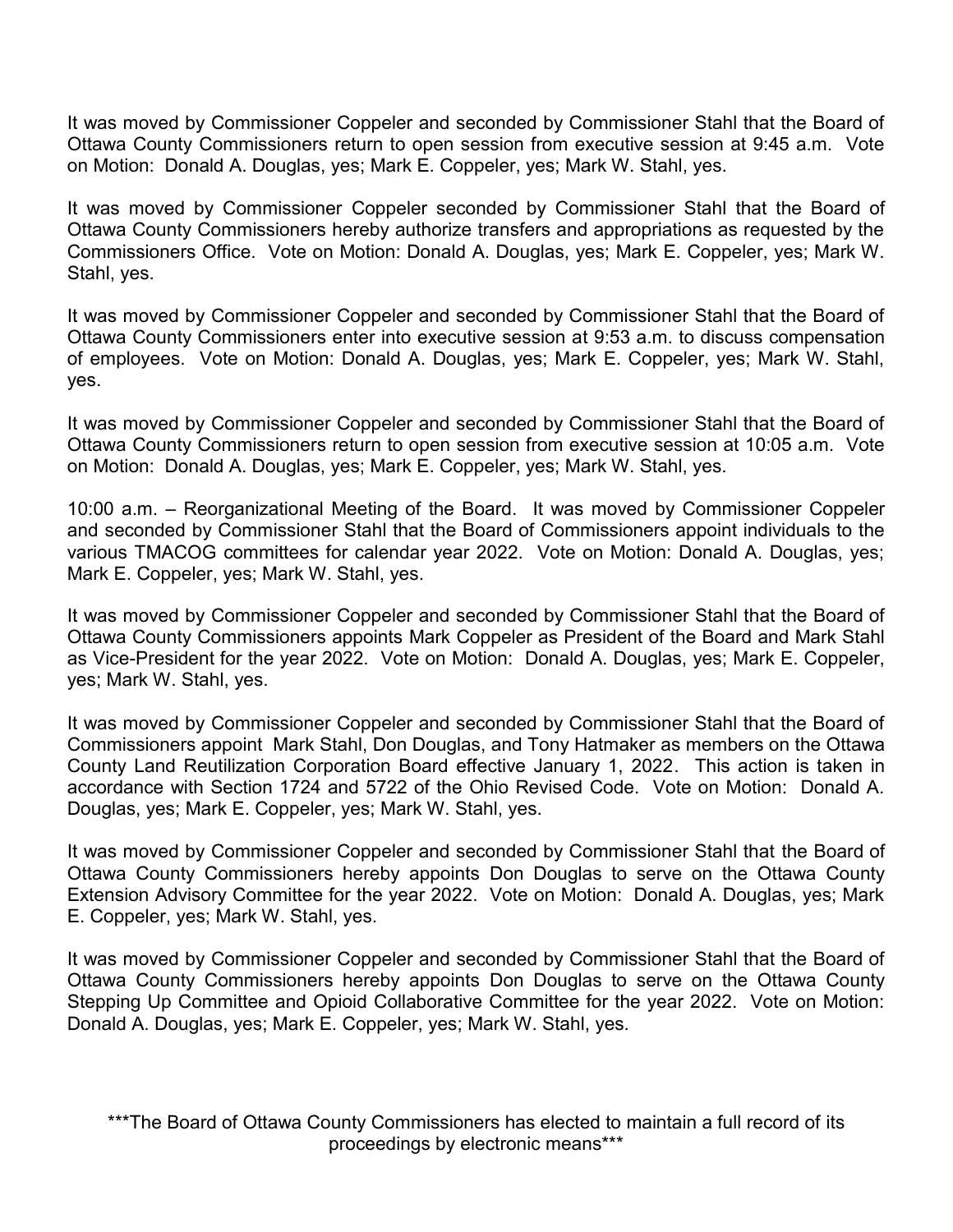It was moved by Commissioner Coppeler and seconded by Commissioner Stahl that the Board of Ottawa County Commissioners hereby appoints Mark Coppeler to serve on the Ottawa County Board of Revision for the year 2022. Vote on Motion: Donald A. Douglas, yes; Mark E. Coppeler, yes; Mark W. Stahl, yes.

It was moved by Commissioner Coppeler and seconded by Commissioner Stahl that the Board of Ottawa County Commissioners hereby appoints Mark Coppeler to serve on the Erie Basin RC & D Council for the year 2022. Vote on Motion: Donald A. Douglas, yes; Mark E. Coppeler, yes; Mark W. Stahl, yes.

It was moved by Commissioner Coppeler and seconded by Commissioner Stahl that the Board of Ottawa County Commissioners hereby appoints Don Douglas to serve on the Family and Children First Council for the year 2022. Vote on Motion: Donald A. Douglas, yes; Mark E. Coppeler, yes; Mark W. Stahl, yes.

It was moved by Commissioner Coppeler and seconded by Commissioner Stahl that the Board of Ottawa County Commissioners hereby appoints Mark Stahl as the delegate representing Ottawa County and Don Douglas as alternate to serve on the TMACOG Board of Trustees for the year 2022. Vote on Motion: Donald A. Douglas, yes; Mark E. Coppeler, yes; Mark W. Stahl, yes.

It was moved by Commissioner Coppeler and seconded by Commissioner Stahl that the Board of Ottawa County Commissioners authorize the president of the Board, or in his absence the vicepresident to sign all forms related to CDBG projects for calendar year 2022. This action is taken upon the recommendation of the County Administrator/Clerk and Director of the Regional Planning Commission. Vote on Motion: Donald A. Douglas, yes; Mark E. Coppeler, yes; Mark W. Stahl, yes.

It was moved by Commissioner Coppeler and seconded by Commissioner Stahl that the Board of Ottawa County Commissioners appoints Tony Hatmaker, Don Douglas and Mark Stahl as the 2022 Investment Committee Members. Vote on Motion: Donald A. Douglas, yes; Mark E. Coppeler, yes; Mark W. Stahl, yes.

It was moved by Commissioner Coppeler and seconded by Commissioner Stahl that the Board of Ottawa County Commissioners set their meeting dates to be held on Tuesday and Thursday of each week from 9:00 a.m. until adjournment. Special meetings may be called as needed. Vote on Motion: Donald A. Douglas, yes; Mark E. Coppeler, yes; Mark W. Stahl, yes.

It was moved by Commissioner Coppeler and seconded by Commissioner Stahl that the Board of Ottawa County Commissioners hereby re-appoints Rhonda Slauterbeck as the County Administrator/Clerk to the Board of Commissioners for the year 2022. Vote on Motion: Donald A. Douglas, yes; Mark E. Coppeler, yes; Mark W. Stahl, yes.

It was moved by Commissioner Coppeler and seconded by Commissioner Stahl that the Board of Ottawa County Commissioners adopt Resolution No. 22-01 designating the official representative, Mark Stahl and alternate, Don Douglas, for the purpose of voting at the Annual Meeting of the County Commissioners Association of Ohio in 2022. Vote on Motion: Donald A. Douglas, yes; Mark E. Coppeler, yes; Mark W. Stahl, yes.